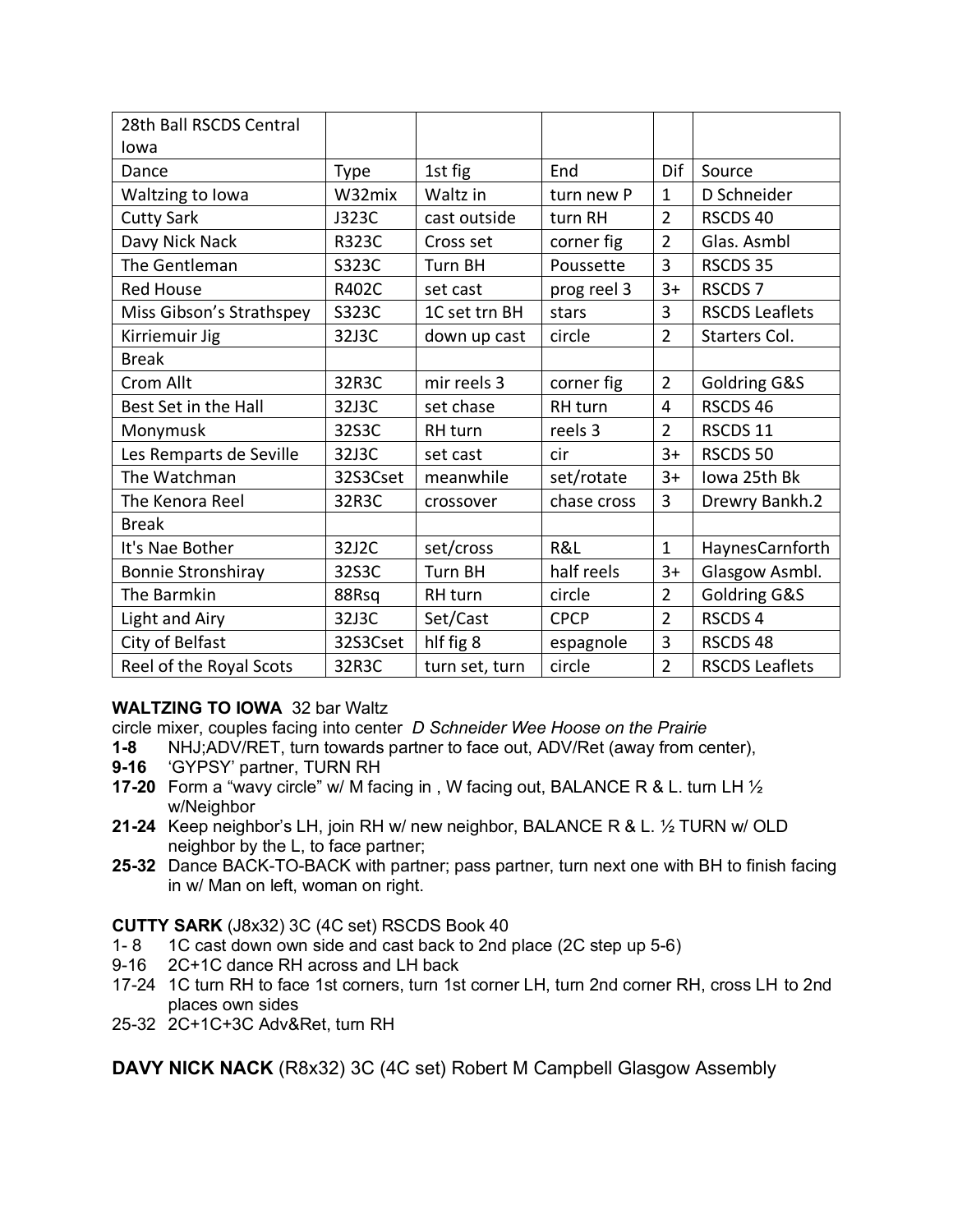- 1- 8 1C+2C+3C cross RH, set, cross back RH and set
- 9-16 1C turn RH 1½ times, cast 1 place & turn LH to face 1st corners
- 17-24 1C change places RH w/ corners & set, change places w/ corner person RH & turn partner LH to face 2nd corners
- 25-32 1C change places RH with corners and set, change places with corner person RH and cross LH with partner to places

**THE GENTLEMAN** (S8x32) 3C (4C set) Roz Scott Huxley 1986 RSCDS Book 35

- 1- 8 1C turn BH, remain in middle facing each other as 2C step up, 1C & 2C set (1C advancing & pass LS to face opp partner) & dance ½ reel of 4 across w/ 2C, 1C end reel giving LH to face down on own side between 2C
- 9-16 1C dance down, end between 3C and face each other, 1C+3C set (1C advancing & pass LS to face opposite partner) &  $\frac{1}{2}$  reel of 4 across w/ 3C, 1C end giving LH to face up on own side between 3C
- 17-24 1C lead up, cross over at top, cast to 2nd place & ½ reel of 3 across (1W w/2C & 1M w/3C)
- 25-32 2C+1C dance Diamond Poussette. 213

## **RED HOUSE (Where Would Bonnie Annie Lie)** (R8X40)2C(4C set) RSCDS Book 7

- 1- 8 1C Set&Cast off to below 2C, Set&Cast back to original places
- 9-16 1M (followed by partner) cast off 1 place, dance up bet 2C & cast down behind 2W, cross over so both end in 2nd place own side
- 17-24 1W (followed by partner) cast up to top, dance down bet 2C, cast up behind 2M, cross over so both end in original places
- 25-32 1C reel w/ 2M on Men's side (1M and 2M pass LS & 1W dances to 2nd place on Men's side to pass partner RS (1W ends in own place &1M in 2nd place)
- 33-40 1C reel with 2W on Women's side (1W & 2W pass RS & 1M dance to 2nd place on women's side to pass partner LS (1C end in 2nd place own side)

**MISS GIBSON'S STRATHSPEY** (S8x32) 3C (4C set) D Haynes RSCDS Leaflet

- 1- 8 1C & 2C set, turn partners BH opening out into 4H round
- 9-16 1C & 2C dance the Knot, 1C turn LH to end facing 1st corners
- 17-24 1C turn corners RH, partners LH, 2nd corners RH and partners LH finishing in middle facing opposite sides
- 25-32 1C RH across, (1M w/3C and 1W w/ 2C), pass partner RS & dance LH across w/ other couple, 1C end in 2nd place. 213

### **KIRRIEMUIR JIG** (J8x32) 3C (4C set) Dorothy Bell Starters Collection

- 1- 8 1C lead down mid (3 steps), lead up (3 steps) & cast to 2nd place (2C step up)
- 9-16 2C,1C,3C Adv&Ret, 1C turn RH to end in middle facing up
- 17-24 1C dance up, cast round 2C, meet in middle, dance down and cast up round 3C into 2nd place own sides
- 25-32 2C,1C,3C dance 6H round and back

**CROM ALLT (The Crooked Burn)** (R8x32) 3C (4C set) R Goldring 24 G & S dances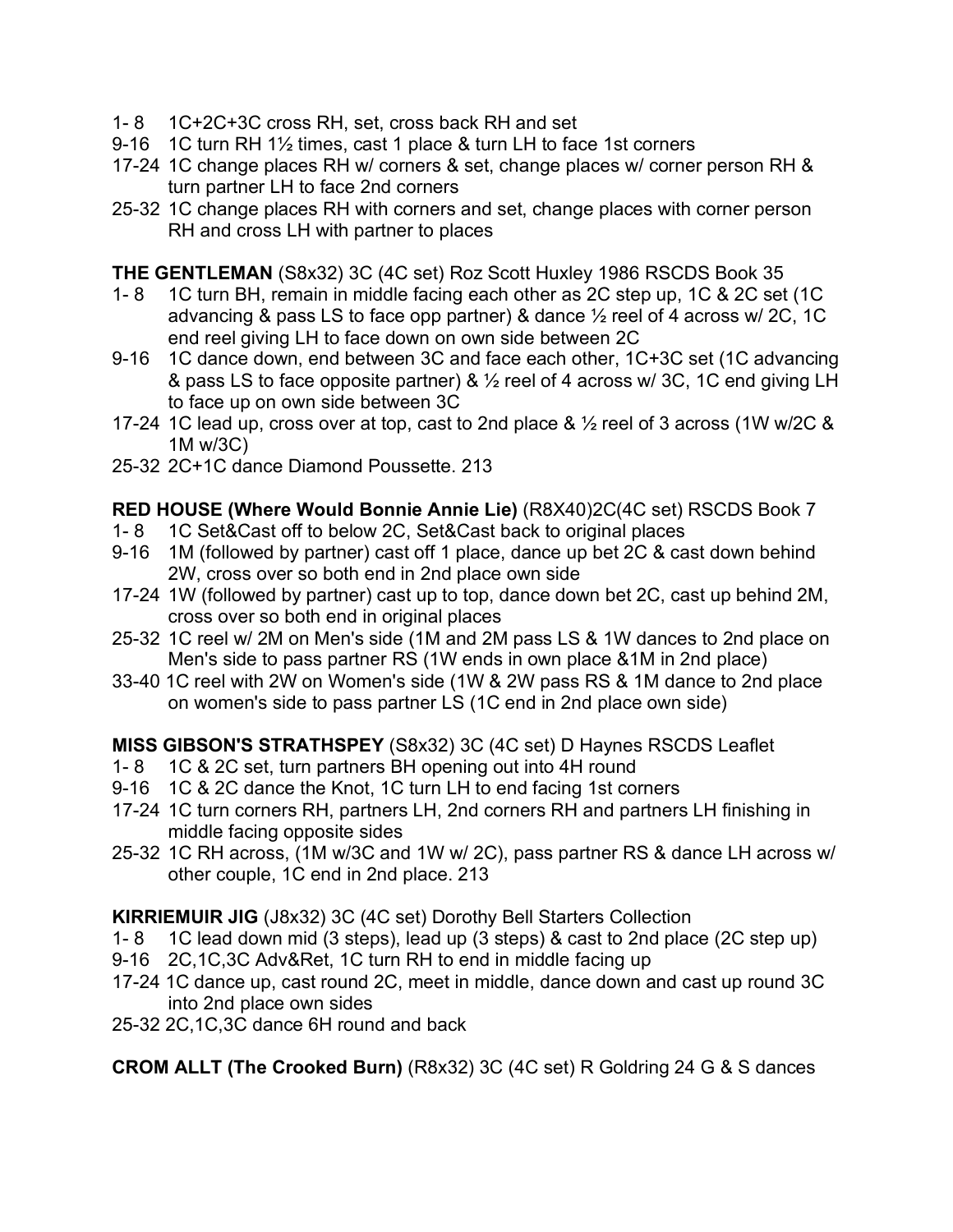- 1- 8 1C dance reels of 3 on own sides (in and down to start)
- 9-16 1C & 2C turn on sides 1½ times (Men RH & Women LH), 1C dance down bet 3C and cast up to 2nd place on own sides
- 17-24 1C & 1st corners Adv&Ret , 1C & 1st corners turn RH
- 25-32 1C & 2nd corners Adv&Ret, 1C & 2nd corners turn LH

**BEST SET IN THE HALL** (J8x32) 3C (4C set) Helen Greenwood RSCDS Book 46

- 1- 8 1C set,1W followed by partner cast below 3C. 1W Cross & Cast up to face 1st corner while 1M dance up the middle to face 1st corner
- 9-12 1C set to 1st corners, dance RS round each other into 3rd corner (pstn) while 1st corners dance in and turn right about to face their original position
- 13-16 1C+1st corner person set, 1st corner dance RS round each other into diagonal opposite corners while 1C dance in and pivot to right to face 2nd corners
- 17-24 1C repeat bars 9-16 w/ 2nd corners & 1C pass RS to 2nd place opp sides.  $(3)(1)(2)$
- 25-32 3C,1C,2C chase clockwise ½ way and turn partners RH

**MONYMUSK** (S8x32) 3C (4C set) Preston RSCDS Book 11

- 1- 8 1C turn RH and cast to 2nd place, turn 1¼ times LH to end 1W between 2C to face 1M between 3C
- 9-16 2C, 1C, 3C set twice 1C petronella 2nd setting onto opp sides & all set twice again on sides
- 17-24 2C, 1C, 3C circle 6H round and back
- 25-32 1C dance reels of 3 on sides giving RS to person on Rt, 1C cross RH to place

**LES REMPARTS DE SÉVILLE** (J8x32) 3C (4C set) Aliénor Latour RSCDS Book 50

- 1- 8 1C set, cast (2C step up on 3-4), 1C dance  $\frac{1}{2}$  Fig 8, 1W round 2C, 1M round 3C
- 9-16 1C turn LH to face 1st corners, dance set to corners and partner ('Hello-Goodbye') to end 1M between 2C facing down, 1W between 3C facing up
- 17-24 2C,1C,3C Set&Link, all set, all cross RH
- 25-32 2C,1C,3C circle 6H round and back

**THE WATCHMAN** 32 bar Strathspey for 3C (Set) Charlie Harrington Iowa 25th Ball Book

- 1- 2 1W & 2M, and 1M & 2W, set to each other.
- 3- 4 1W & 2M cast over RS one place while 1M & 2W turn BH 3/4. Finish facing in diag (1C
- & 2C have changed places).
- 5- 6 Repeat 1-2.
- 7- 8 2W & 1M cast over RS one place while 2M & 1W turn BH 3/4. All finish in original places (1W & 2M facing out).
- 9 16 1C, 2C & 3C dance R3 on own sides. To begin, 1C & 2C pass RS. Finish: 1C in the middle in 1st place facing down, man to the right of partner & 2C in the middle in 2nd place facing up (W to right) 3C finish in original place.
- 17-24 1C & 2C set and link, finish on opposite side.1C & 2C set & right hands across halfway.
- 25-32 1C & 3C set and rotate.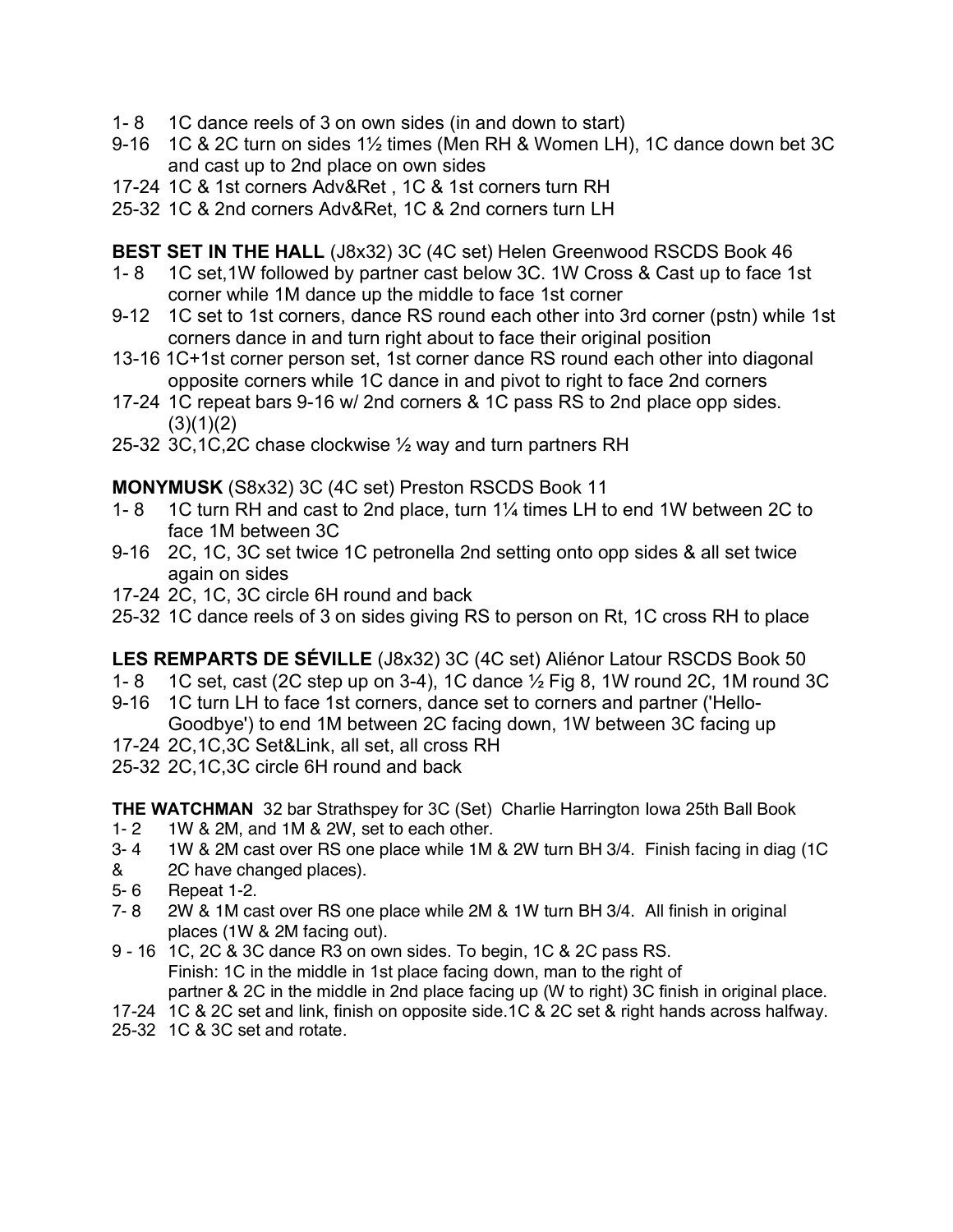**THE KENORA REEL** (R8x32) 3C (4C set) John Drewry Bankhead Book 2

- 1- 8 1C, 2C, 3C dance crossover reel of 3, 1C only crossing, all give NH where possible. 1C & 3C end in the middle (1C face down and 3C up)
- 9-16 1C,3C dance Ladies' Chain up/down middle of set, ending 1C facing down, 3C facing up, NHJ with partners
- 17-24 MEANWHILE: 1C,3C set & Petronella-in-tandem to side as 2C cross RH and cast round to right; REPEAT to end all on opp side 3,2,1
- 25-32 1C, 2C 3C chase clockwise ½ way, 1C cross RH and cast 1 place

# **IT'S NAE BOTHER** (J8x32) 2C (4C set) Derek Haynes Carnforth Collection 4

- 1- 8 1C,2C set, Women cross, pass partners RS, chase clockwise to own side (having changed places)
- 9-16 1C,2C dance RH across and LH back
- 17-24 1C,2C set, Men cross, pass opp Woman RS, chase CW to own side
- 25-32 2C & 1C dance R&L

## **BONNIE STRONSHIRAY** 32S3C R. Campbell Glasgow Assembly

- 1-8 1C & 2C turn partner 3/4 w/ BH to finish in a line up & down the middle. 1C & 2C dance 1/2 reel of 4, turn partner BH 3/4 to finish progressed
- 9-16 1C set Adv, finish facing 1st corner. Turn 1st corner BH, finish 1W bet 2C facing down, 1M bet 3C facing up, Repeat w/ 2nd corners. Finish on opp sides in 2nd place
- 17-18 2C, 1C, & 3C cross by the R, 1C end facing out, 2C & 3C face in diagonally.
- 19-20 1C cast round person on right WHILE 2C & 3C adv & ret one step diagonally. 1W end bet 3C all facing up, 1M bet 2C all facing down.
- 21-22 All change places by the right w/ opp person. 1C face out, 2C & 3C face in diagonally.
- 23-24 Repeat 19-20, ending w/ 1C facing 4th corner POSITIONS.
- 25-32 1C dance half reel of 4 w/2nd corners, curving round each other by LS to face 3rd corner position, dance half reel of 4 & turn RH to 2nd place on own side of dance.

# **THE BARMKIN** (R88) Sq.Set Roy Goldring 24 G and S Dances

- 1- 8 1C,3C turn partners RH, Men followed by partner chase CW ½ way round set
- 9-16 1C,3C dance RH across in center and LH back to "new" places
- 17-32 2C,4C repeat bars 1-16
- 33-40 1C,3C turn partner LH, 1W&3W partner following, chase CCW ½ way round set
- 41-48 1C,3C dance R&L
- 49-64 2C,4C repeat bars 33-48
- 65-72 All dance into center and return with corners, Ladies dance round corners passing in front to begin and back to place
- 73-80 All with corners dance into center and return with partners, Men dance round partners passing in front to begin and back to place
- 81-88 All circle 8H round and back

**LIGHT AND AIRY** (J8x32) 3C (4C set) William Campbell (c1790) RSCDS Book 4

- 1- 8 1C Set&Cast to 3rd place, Set&Cast back to top (2C,3C step up 3-4, down 7-8)
- 9-16 1C lead down the middle and back
- 17-24 1C, 2C dance Allemande (1C end facing 1st corners)